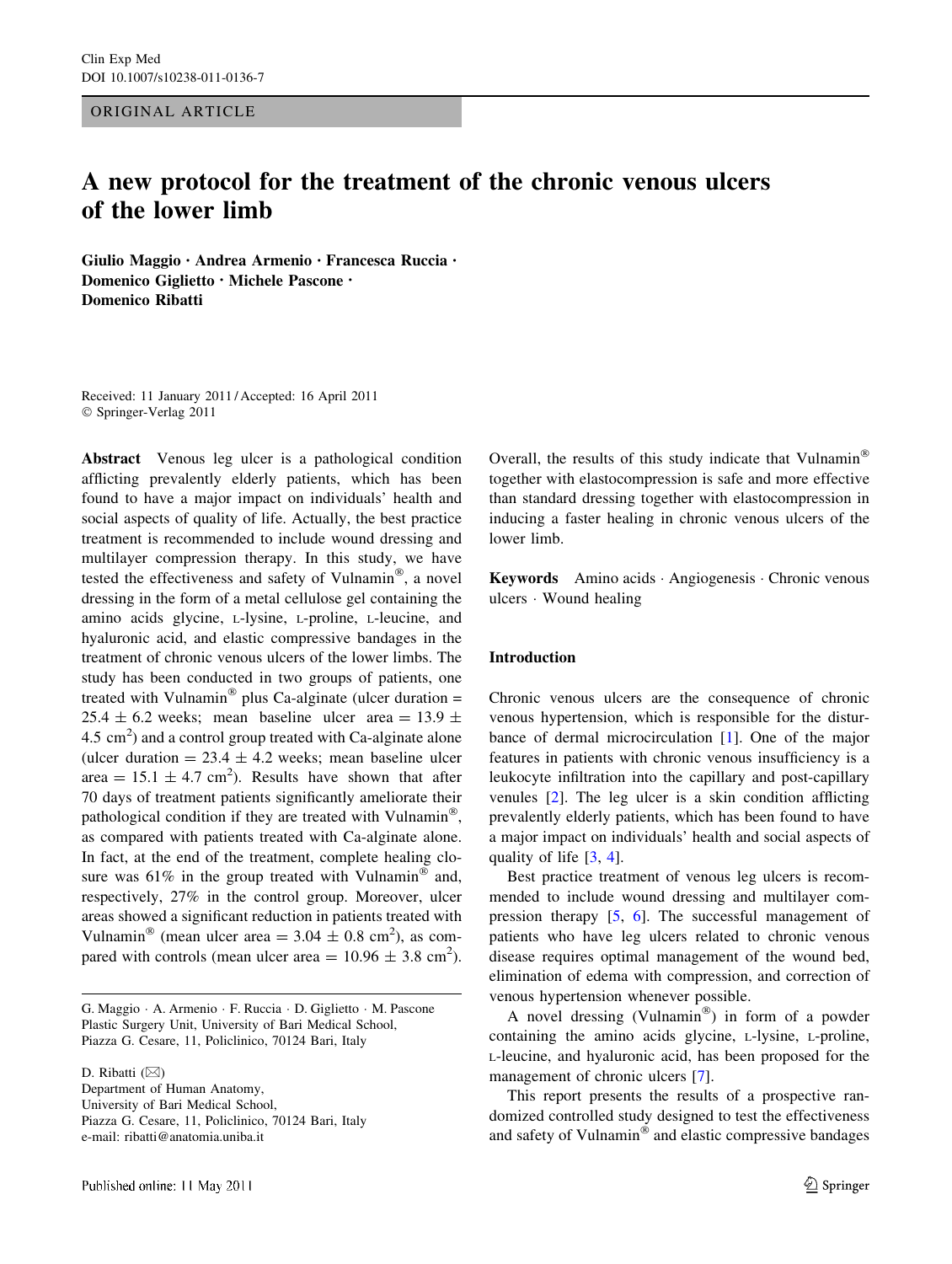in the treatment of chronic venous ulcers of the lower limbs.

## Materials and methods

The inclusion criteria have been the following: ankle brachial pressure index  $(ABI) > 0.8$ ; age 18–70 years; chronic venous ulcers of the lower limbs. The exclusion criteria have been the following: diabetes mellitus; treatment with systemic steroids, immunosuppressive or cytotoxic agents; history of bleeding disorders; delayed wound healing.

A total of 52 patients have been assessed, fulfilling the inclusion criteria. The patients were randomized into two different groups, using a computer-generated randomization list. Patients in group A (26, 14 men and 12 women, mean age 58.6) were treated with local application of Vulnamin<sup>®</sup> powder (in two capsules to avoid precipitation of the amino acids: the first one containing glycine 1.5 gr., lysine 0.15 gr., leucine 0.25 gr., and hyaluronic acid, and the second one containing proline 1.1 gr.) and Calciumalginate (Ca-alginate), whereas patients in group B (26, 15 men and 11 women, mean age 57.9) were treated only with Ca-alginate. All patients received three-layer elastic compressive bandaging applied by medical professional, accordingly to the standard criteria for the treatment of the venous ulcers. The compressive bandage was removed at the beginning of each control visit, and a new one was applied at the end of the visit. The leg circumference was measured in cm at malleolus and calf.

At the beginning of treatment, the ulcer duration, the lesion area, and diameter overlapped between the groups and the differences in the mean values were not statistically significant ( $P > 0.05$ ). The mean ulcer duration was  $25.4 \pm 6.2$  weeks in the patients of the group A and, respectively,  $23.4 \pm 4.2$  weeks in the patients of the group B; the mean baseline ulcer area was  $13.9 \pm 4.5$  cm<sup>2</sup> in the patients of group A and, respectively,  $15.1 \pm 4.7$  cm<sup>2</sup> in the patients of group B. Patients were followed-up for 70 days at regular intervals (days 10, 20, 30, 40, 50, 60, and 70); at each control visit, the wound area and its reduction were measured by means of digital camera Canon Digital Ixus 4000 (Canon Inc., Tokyo, Japan) and of computerized image software (Rhinoceros version 3.1, Robert Mc Nell & Associates, Seattle, USA).

All data were expressed as mean  $\pm$  standard deviation (SD) and analyzed by Student's t test. To assess differences in both groups, a statistical analysis of variance and Wilk's lambda test were also performed (Starview, SAS Institute, Cary, IL). P values less than 0.05 were considered as significant.

The study protocol and informed consent of the patients were approved by the Ethics local Committee of the University of Bari Medical School.

#### Biopsy samples and histological analysis

There were no significant differences in terms of demographic and clinical features of patients in both groups.

After application of 2% xylocaine local anesthetic, 1 cm<sup>2</sup> biopsy samples were taken with a No. 15 blade scalpel from the edge of 10 ulcers at the beginning of the treatment and at the end of the treatment (5 for the group A and 5 for the group B). Bioptic specimens were fixed for 2 h in 2% paraformaldehyde and then processed with standard procedure for embedding in paraffin wax. Fivelm-thick sections were cut by microtome and stained with hematoxylin and eosin using a routine protocol.

## Results

In Tables [2](#page-2-0) and [3](#page-2-0), the characteristics of the patients in the group treated with Vulnamin<sup>®</sup> and Ca-alginate (group A) and, respectively, of the patients in the control group treated with Ca-alginate alone (group B) in terms of ulcer areas expressed in  $cm<sup>2</sup>$  at the beginning and at the end of the treatment after 70 days are reported. At the end of the treatment, complete healing closure was 61% (16/26) in the group treated with Vulnamin<sup>®</sup> and, respectively,  $27\%$ (7/26) in the control group. Photographs of representative ulcers of group A and B are reported in Figs. [1](#page-3-0) and [2](#page-3-0).

Ulcer areas after 70 days of treatment showed a significant ( $P < 0.05$ ) reduction in patients in group A (from  $13.95 \pm 4.5$  cm<sup>2</sup> to  $3.04 \pm 0.8$  cm<sup>2</sup>), but not in patients of the group B (from  $15.14 \pm 4.7$  cm<sup>2</sup> to  $10.96 \pm 3.8$  cm<sup>2</sup>) (Fig. [3\)](#page-3-0). The differences in the mean values of the ulcer areas between group A and group B patients at baseline and after 10, 20, 30, 40, 50, 60, and 70 day of treatment have been also estimated (Fig. [4](#page-3-0)), and it has been demonstrated that Vulnamin® plus Ca-alginate treatment induced a more rapidly and progressive reduction in the ulcer areas as

Table 1 Demographic and clinical features of the patients of the group treated with Vulnamin<sup>®</sup> (Group A) and with Ca-alginate (Group B)

|                                 | Group A        | Group B        |
|---------------------------------|----------------|----------------|
| Age                             | 58.6           | 57.9           |
| Gender (% female)               | 46.1           | 47.8           |
| ABPI                            | $1.2 \pm 0.3$  | $1.0 \pm 0.2$  |
| Circumference at malleolus (cm) | $24.5 \pm 7.2$ | $24.3 \pm 7.2$ |
| Circumference at calf (cm)      | $27.4 \pm 4.5$ | $28.2 \pm 5.3$ |
| DVT%                            | 44.4           | 40.2           |
| $ST\%$                          | 23.5           | 21.2           |
| Mean BMI                        | $24 \pm 3$     | $25 + 2$       |

ABPI ankle brachial systolic ratio, BMI body mass index, DVT deep venous thrombosis, ST superficial thrombosis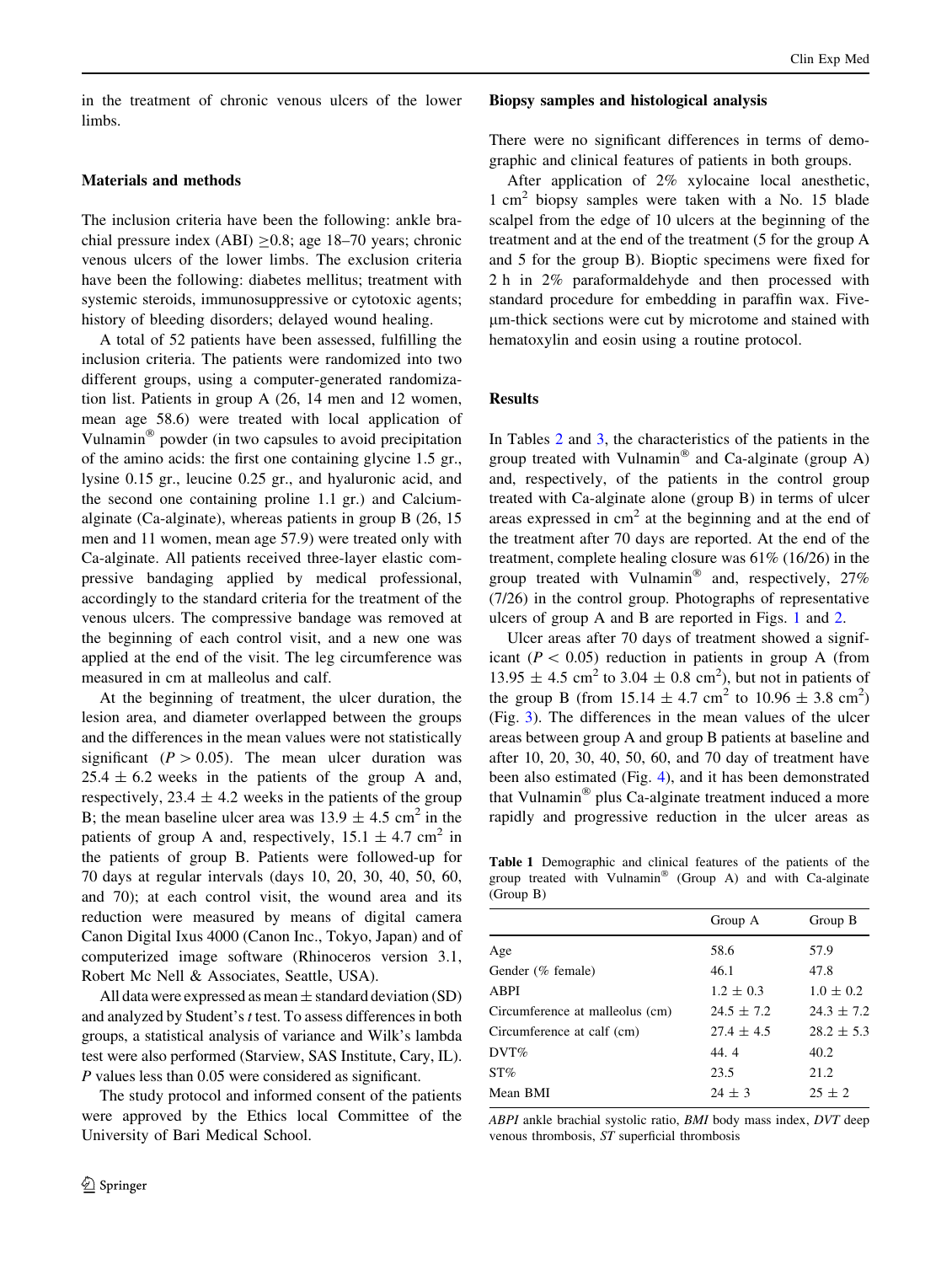<span id="page-2-0"></span>Table 2 Ulcer areas at the beginning and at the end of treatment of the patients treated with Vulnamin<sup>®</sup> (Group A)

Table 3 Ulcer areas at the beginning and at the end of treatment of the patients treated with Ca-alginate (Group B)

| Patient<br>number | Ulcer area at<br>day 1 $\text{(cm}^2\text{)}$ | Ulcer area at<br>day 70 $\text{(cm}^2\text{)}$ |
|-------------------|-----------------------------------------------|------------------------------------------------|
| 1                 | $10.15 \pm 2.22$                              | $2.93 \pm 0.22$                                |
| 3                 | $3.88 \pm 0.52$                               | $0.68 \pm 0.12$                                |
| $\overline{4}$    | $4.11 \pm 1.45$                               |                                                |
| 5                 | $36.89 \pm 7.48$                              |                                                |
| 6                 | $9.34 \pm 2.32$                               | $6.67 \pm 0.23$                                |
| 9                 | $4.36 \pm 1.23$                               |                                                |
| 11                | $2.51 \pm 0.15$                               | $0.23 \pm 0.11$                                |
| 12                | $7.81 \pm 2.45$                               |                                                |
| 15                | $22.25 \pm 7.35$                              |                                                |
| 16                | $3.73 \pm 0.78$                               |                                                |
| 18                | $6.11 \pm 2.39$                               |                                                |
| 22                | $17.97 \pm 5.56$                              |                                                |
| 25                | $8.80 \pm 2.35$                               |                                                |
| 26                | $3.31 \pm 1.22$                               |                                                |
| 27                | $7.34 \pm 3.68$                               |                                                |
| 28                | $28.89 \pm 6.78$                              | $4.81 \pm 0.23$                                |
| 29                | $39.41 \pm 8.12$                              | $11.36 \pm 2.23$                               |
| 30                | $7.57 \pm 5.23$                               | $0.89 \pm 0.11$                                |
| 32                | $16.01 \pm 3.43$                              |                                                |
| 35                | $3.17 \pm 0.35$                               |                                                |
| 36                | $32.56 \pm 9.15$                              | $1.46 \pm 0.10$                                |
| 37                | $24.64 \pm 5.23$                              |                                                |
| 38                | $15.39 \pm 2.34$                              |                                                |
| 39                | $8.78 \pm 3.23$                               | $1.01 \pm 0.23$                                |
| 40                | $28.69 \pm 7.11$                              |                                                |
| 52                | $9.23 \pm 4.22$                               | $0.37 \pm 0.10$                                |

| ea at<br>$\text{cm}^2$ ) | Patient<br>number | Ulcer area at<br>day 1 $\text{(cm}^2\text{)}$ | Ulcer area at<br>day 70 $\text{(cm}^2\text{)}$ |
|--------------------------|-------------------|-----------------------------------------------|------------------------------------------------|
| 0.22                     | 2                 | $5.61 \pm 1.21$                               | $7.44 \pm 1.22$                                |
| 0.12                     | $\tau$            | $37.43 \pm 6.23$                              | $10.81 \pm 2.22$                               |
|                          | 8                 | $11.33 \pm 3.49$                              | $11.27 \pm 4.25$                               |
|                          | 10                | $52.94 \pm 10.56$                             | $30.75 \pm 7.44$                               |
| 0.23                     | 13                | $7.38 \pm 2.41$                               | $10.24 \pm 2.39$                               |
|                          | 14                | $7.61 \pm 1.89$                               |                                                |
| 0.11                     | 17                | $16.76 \pm 4.55$                              |                                                |
|                          | 19                | $23.43 \pm 8.10$                              | $22.44 \pm 5.78$                               |
|                          | 20                | $25.16 \pm 8.54$                              |                                                |
|                          | 21                | $19.14 \pm 7.13$                              |                                                |
|                          | 23                | $4.52 \pm 1.10$                               | $1.83 \pm 0.11$                                |
|                          | 24                | $2.05 \pm 1.23$                               |                                                |
|                          | 31                | $10.56 \pm 5.44$                              | $6.12 \pm 2.10$                                |
|                          | 32                | $20.05 \pm 8.34$                              | $5.94 \pm 1.72$                                |
|                          | 33                | $6.00 \pm 1.21$                               |                                                |
| 0.23                     | 41                | $36.21 \pm 8.87$                              | $28.69 \pm 8.93$                               |
| 2.23                     | 42                | $12.21 \pm 3.45$                              | $7.52 \pm 2.28$                                |
| 0.11                     | 43                | $7.25 \pm 1.23$                               | $4.98 \pm 0.98$                                |
|                          | 44                | $12.30 \pm 5.56$                              | $8.69 \pm 2.54$                                |
|                          | 45                | $21.23 \pm 7.85$                              | $19.00 \pm 5.45$                               |
| 0.10                     | 46                | $13.40 \pm 4.34$                              |                                                |
|                          | 47                | $8.60 \pm 2.39$                               | $7.00 \pm 1.73$                                |
|                          | 48                | $11.60 \pm 4.34$                              | $8.00 \pm 1.15$                                |
| 0.23                     | 49                | $7.60 \pm 2.10$                               | $6.60 \pm 2.31$                                |
|                          | 50                | $4.90 \pm 0.87$                               | $4.20 \pm 0.43$                                |
| 0.10                     | 51                | $8.45 \pm 2.34$                               | $6.80 \pm 2.30$                                |

compared with Ca-alginate alone. These data have been confirmed by a statistical analysis of variance ( $P < 0.05$ ) and by Wilk's lambda test  $(P = 0.0001)$  as referred to the time not related to the modality of treatment, and  $p = 0.0386$ , as referred to the time related to the modality of treatment).

Microscopic analysis showed that in the patients of group A after 70 days of treatment, a re-epithelization of the lesions associated with a marked reduction in the inflammatory infiltrate and a colonization of the lesions by newly formed vessels (Fig. [5c](#page-4-0), d), as compared with the same lesions at the beginning of treatment (Fig. [5a](#page-4-0), b).

## **Discussion**

Vulnamin $^{\circledR}$  is a new dressing containing four amino acids (glycine, leucine, proline, lysine) and sodium hyaluronate, used to accelerate the wound healing process of venous ulcers of the lower limb. In this study, we have demonstrated for the first time that patient suffering from chronic

venous ulcers of the lower legs significantly ameliorate their pathological condition if they are treated with Vuln- $\min^{\otimes}$ , as compared with patients treated with Ca-alginate alone. In fact, at the end of the treatment, complete healing closure was  $61\%$  in the group treated with Vulnamin<sup>®</sup> and, respectively, 27% in the control group. Moreover, ulcer areas showed a significant reduction in patients treated with Vulnamin $\mathcal{F}$ , as compared with controls. Taking into account the characteristics of managed ulcers (their size, duration, etc.), the choice of Ca-alginate as the control dressing seems appropriate.

Wound healing is characterized by the formation of a granulation tissue consisting of inflammatory cells, newly formed blood vessels, and fibroblasts embedded in a loose collageneous extracellular matrix. A variety of growth factors has been reported to participate in the process of wound healing, including epidermal growth factor (EGF), platelet-derived growth factor (PDGF), transforming growth factor  $\beta$  (TGF- $\beta$ ), insulin-like growth factor (IGF), and granulocyte–macrophage colony-stimulating factor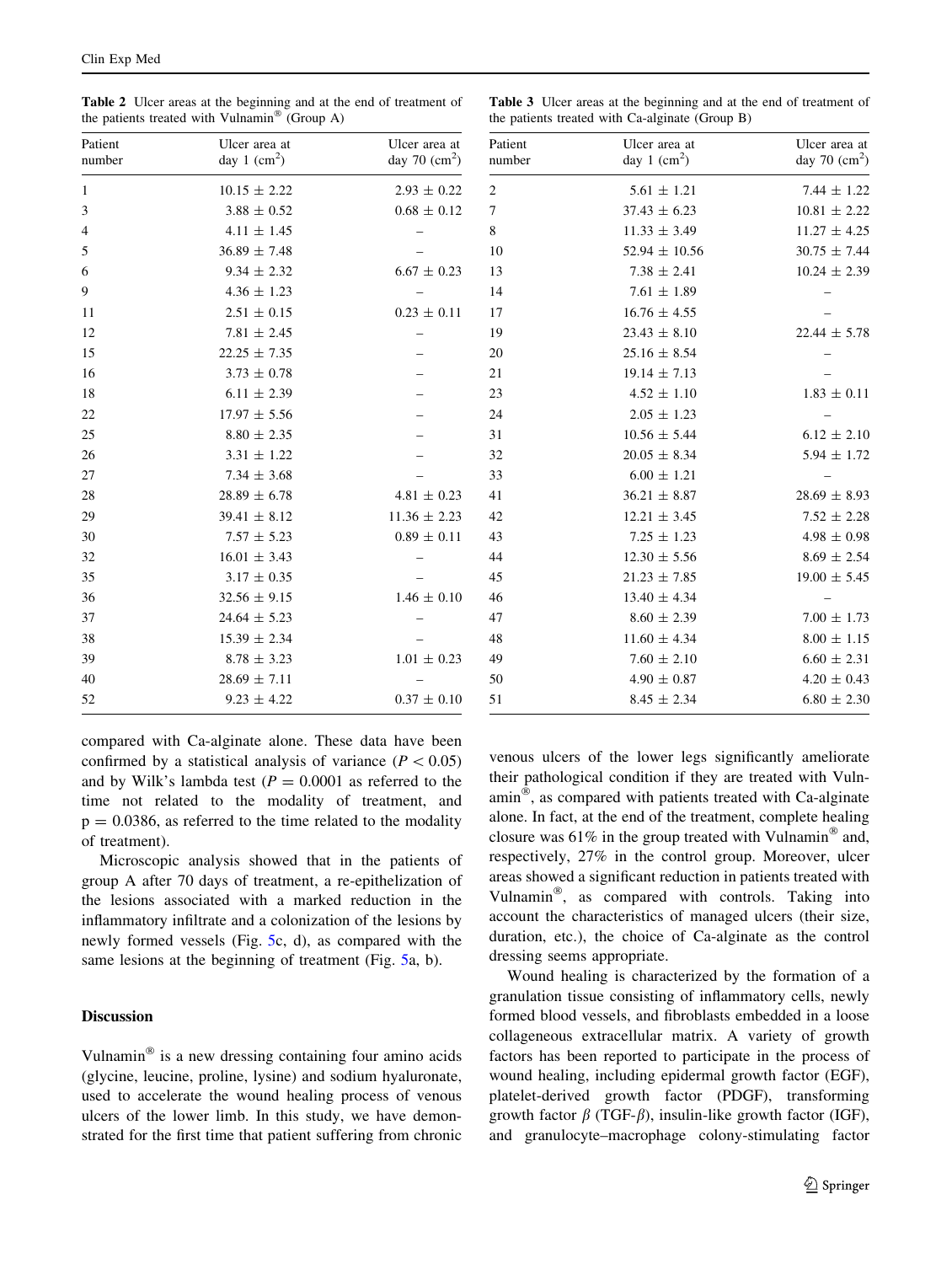<span id="page-3-0"></span>Fig. 1 Photographs of representative ulcer of a group A patient treated with Vulnamin<sup>®</sup> plus Ca-alginate. a shows the patient's ulcer at baseline, while b shows the same ulcer at the end of the treatment after 70 days, when completely healing closure has occurred

Fig. 2 Photographs of representative ulcer of a group B patient treated with Ca-alginate. a shows the patient's ulcer at baseline, while b shows the same ulcer at the end of the treatment after 70 days, when healing closure has not yet occurred





40



Fig. 3 Mean values of the ulcer areas at baseline and after 70 days of treatment in the patients of the group A, treated with Vulnamin<sup>®</sup> plus Ca-alginate, and in the patients of the group B, treated with Ca-alginate alone

(GM-CSF) [[8\]](#page-5-0). Another group of active compounds important to wound healing process are vitamins and mineral supplements including vitamin A, C, E, as well zinc and copper [[8\]](#page-5-0).

Re-epithelization, angiogenesis, and matrix deposition are critical events controlling this process [[8\]](#page-5-0). Angiogenesis is confined to the wound site and plays a pivotal role for successful wound healing [[9\]](#page-5-0). Indeed, re-vascularization is required to furnish the new tissue and to dispose the waste products of metabolism. Wound angiogenesis is believed to be initiated by the early release of preformed



Fig. 4 Time course of the mean values of the ulcer areas at baseline and after 10, 20, 30, 40, 50, 60, and 70 days of treatment in the patients of the group A, treated with Vulnamin $^{\circledR}$  plus Ca-alginate (dotted line), and in the patients of the group B, treated with Ca-alginate alone (continuous line)

growth factors, such as fibroblast growth factor-2 (FGF-2) and vascular endothelial growth factor (VEGF) [[10,](#page-5-0) [11](#page-5-0)]. We have previously demonstrated that another dressing, identical in its composition to Vulnamin $<sup>®</sup>$ , exterted a strong</sup> angiogenic activity in vivo in the chick embryo chorioallantoic membrane assay and induced the expression of VEGF in human fibroblasts in vitro [[12\]](#page-5-0).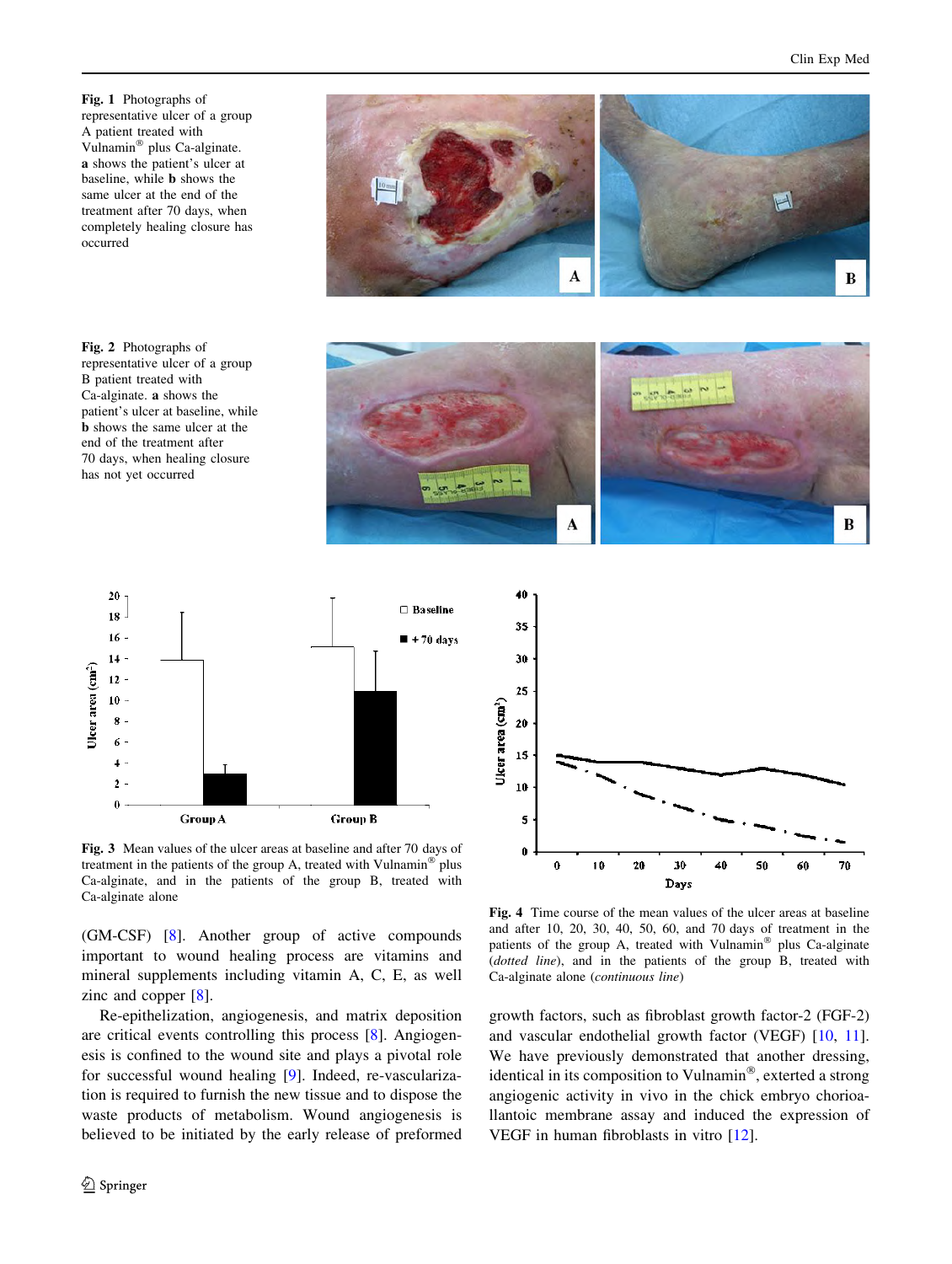<span id="page-4-0"></span>

Fig. 5 Histological aspects of the same lesion in a patient of the group A at the beginning a, b and the end of the treatment with Vulnamin<sup>®</sup> plus Ca-alginate c, d. Note in c and d a re-epithelization of the lesions associated with a marked reduction in the inflammatory infiltrate and a colonization of the lesions by newly formed vessels as compared with the same lesions at the beginning of treatment a, **b.** Original magnification: **a**, **c**  $\times$ 160; **b**, **d**  $\times$ 200

Wound management implies to obtain the healing in the shortest time, with minimal pain, discomfort, and scarring for the patient, leading to the wound closure with a flexible and fine scar with high tensile strength. Several factors could impede tissue repair and re-generation such as hypoxia, infection, tumors, metabolic disorders such as diabetes mellitus, the presence of debris and necrotic tissue, whereas certain types of medications and a diet deficient in protein, vitamins, or minerals could delay this process.

It is generally accepted that a high availability of amino acids is necessary in the wound repair due to an increased metabolic activity. Hyaluronic acid is also involved in wound healing. It is a glycosaminoglycan composed of repeating disaccharide units on D-glucoronate and N-acethylglucosamine and is one of the most abundant constituents of the extracellular matrix. Hyaluronic acid is involved in a number of developmental processes, has been shown to promote cell proliferation, differentiation, and motility, is naturally biocompatible, biodegradable and lack immunogenicity [\[13](#page-5-0)]. Hyaluronic acid-modified liposomes as bioadhesive carriers for delivering growth factors to wound sites have been studied and reported [[14\]](#page-5-0), and hyaluronic acid demonstrated effectiveness for managing acute wounds particularly in terms of its safety and efficacy [\[15](#page-5-0)].

Deposition of newly synthesized collagen necessary for wound closure may be enhanced by availability of amino acids. For example, in wound fluid, proline concentration is 50% higher than in plasma [\[16](#page-5-0)]. In the extracellular matrix, proline is provided by prolidase, a cytosolic enzyme that splits imido peptides with C-terminal proline [\[17](#page-5-0)] and that may be a rate-limiting factor in collagen production [\[18](#page-5-0)]. Providing the diet with additional proline to enhance its bioavailability for collagen biosynthesis does not result in increased collagen accumulation, while arginine and ornitine supplementation seems to be effective in collagen deposition [[16](#page-5-0)].

We have recently studied the effects on human fibroblasts in vitro of a gel composed by the same amino acids of Vulnamin<sup>®</sup> [[19\]](#page-5-0), and we have demonstrated that fibroblasts increased their proliferative activity, collagen I and III, fibronectin synthesis and the expression of TGF- $\beta$ , connective tissue growth factor, interleukin-6 and -8, assayed by real time–polymerase chain reaction (RT–PCR) [\[19](#page-5-0)].

Finally, it might be hypothesized that the aminoacids present in the Vulnamin $^{\circledR}$  formulation modulate the secretion of pro-inflammatory cytokines by leukocytes and their mechanism of action in healing of the chronic venous ulcers might involve an antiinflammatory activity associated with a pro-angiogenic stimulus, both favoring a more rapid closure of the wound. This is confirmed by the histological analysis, which has demonstrated in bioptic samples obtained by patients treated with Vulnamin<sup>®</sup> as compared with those treated with Ca-alginate alone a significantly reduction in inflammatory infiltrates at the margin of the lesions associated with an increase in microvascular density.

Overall, the results of this study indicate that Vulnamin together with elastocompression is safe and more effective than standard dressing together with elastocompression in inducing a faster healing in chronic venous ulcers of the lower limb.

Acknowledgments This study was supported by Errekappa Euroterapici, Milan, Italy.

Conflict of interest None.

# References

- 1. Nicolaides AN, Hussein MK, Szendro G, Christopoulos D, Vasdekis S, Clarke H (1993) The relation of venous ulceration with ambulatory venous pressure measurements. J Vasc Surg 17:414–419
- 2. Pappas PJ, De Fouw DO, Venezio LM et al (1997) Morphometric assessment of the dermal microcirculation in patients with chronic venous insufficiency. J Vasc Surg 26:784–795